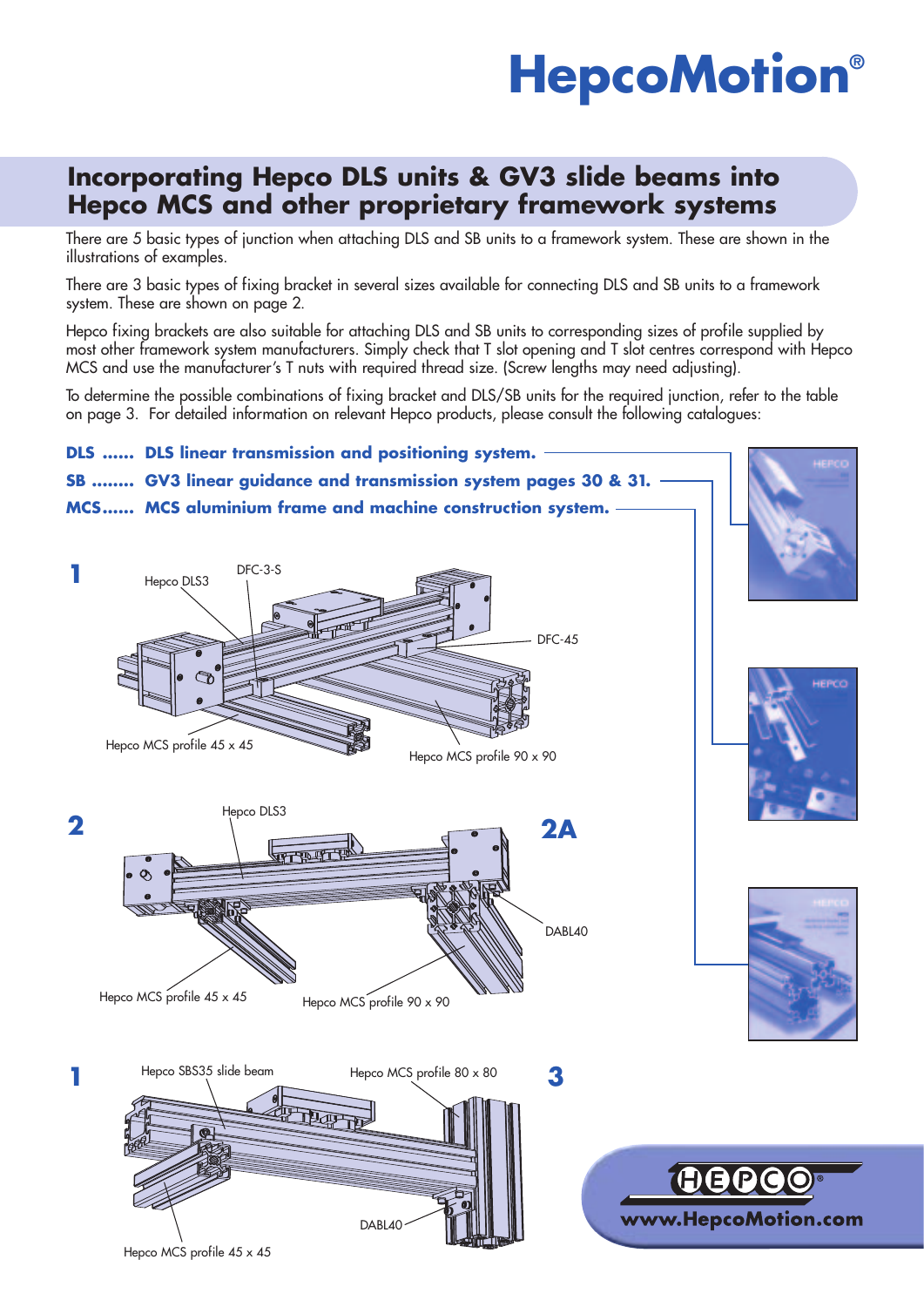

# **Fixing brackets**



All brackets have holes and slots with clearance for M6 screws, unless otherwise stated. (Screws specified but not supplied: refer to table.)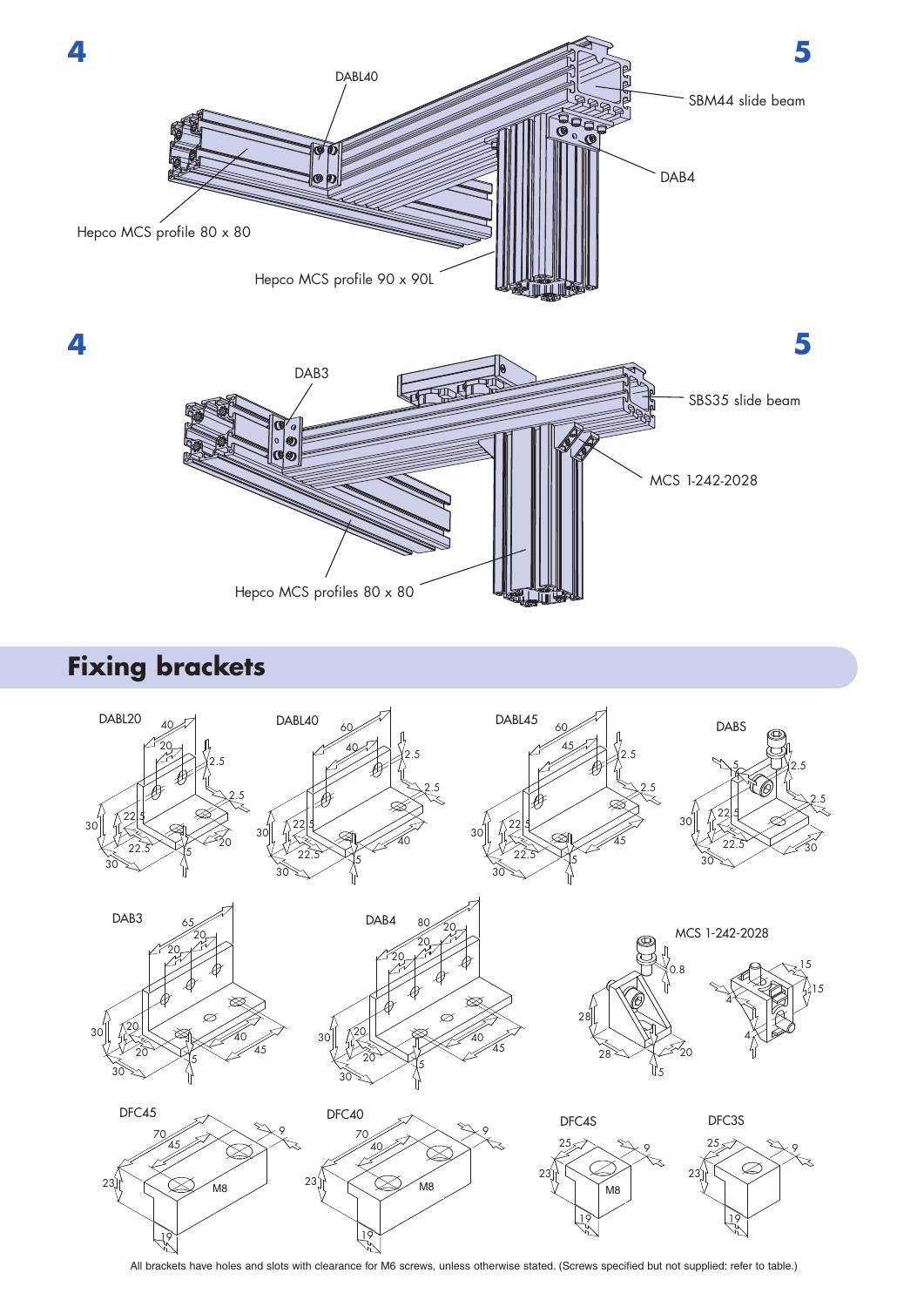# **Compatibility Table**

| <b>JOINT</b>    | SB / DLS               | <b>BRACKET</b><br>$\boxed{0}$<br>$\mathbb{S}^{\geqslant}$ | <b>T-Nut</b><br>(MCS) | <b>T-Nut</b><br>(DLS/SB) | <b>Screw</b><br>(MCS) | <b>Screw</b><br>(DIS/SB) | <b>MCS PROFILE</b>        |                 |              |                    |                   |                           |                              |                         |                |                   |                   |                   |
|-----------------|------------------------|-----------------------------------------------------------|-----------------------|--------------------------|-----------------------|--------------------------|---------------------------|-----------------|--------------|--------------------|-------------------|---------------------------|------------------------------|-------------------------|----------------|-------------------|-------------------|-------------------|
|                 |                        |                                                           | $1 - 242 -$           |                          |                       |                          | 30x30                     | 30x60           |              | 30x90 40x40        |                   | 40x80 45x45               |                              | 45x60 45x90 60x60 80x80 |                |                   |                   | 90x90 80x160      |
| I.              | DLS3 DLS4<br>SBS & SBM | DFC-3-S                                                   | 1026                  |                          | M6x22                 |                          | $\checkmark$              | $\checkmark$    | $\checkmark$ |                    |                   |                           |                              |                         |                |                   |                   |                   |
|                 |                        | DFC-4-S                                                   | 1002                  | <b>NONE</b><br>RTN8M6    | M8x22<br>M8x25        | <b>NONE</b>              |                           |                 |              | V                  | V                 | $\checkmark$              | $\checkmark$                 | V                       | V              | V                 | $\checkmark$      | $\checkmark$      |
|                 |                        | <b>DFC-40</b>                                             | 1002                  |                          | M8x22                 |                          |                           |                 |              |                    | $\checkmark$      |                           |                              |                         |                | $\checkmark$      |                   | $\checkmark$      |
|                 |                        | <b>DFC-45</b>                                             | 1002                  |                          | M8x25                 |                          |                           |                 |              |                    |                   |                           |                              | V                       |                |                   | $\checkmark$      |                   |
|                 |                        | DABL-40                                                   | 1001                  |                          | M6x16                 | M6x16                    |                           |                 |              |                    | V                 |                           |                              |                         |                | V                 |                   | V                 |
|                 |                        | DABL-45                                                   | 1001                  |                          | M6x16                 |                          |                           |                 |              |                    |                   |                           |                              | $\checkmark$            |                |                   | V                 |                   |
|                 |                        | DAB-S                                                     | 1026                  |                          | M6x12                 |                          | $\checkmark$              | $\checkmark$    | V            |                    |                   |                           |                              |                         |                |                   |                   |                   |
|                 |                        |                                                           | 1001                  |                          | M6x16                 |                          |                           |                 |              | V                  | V                 | V                         | $\checkmark$                 | $\checkmark$            | V              | V                 | V                 | V                 |
| $\overline{2}$  | DLS3 & SBS             | DABL-40                                                   | 1001                  | RTN8M6                   | Móx16                 | M6x16                    |                           |                 |              | V                  | V                 | V                         | $\checkmark$                 | V                       |                | V                 | $\checkmark$      | V                 |
| 2A              | DLS4 & SBM<br>DLS-3    | $2 \times DABL20$<br>$2 \times DABL40$                    |                       |                          |                       |                          |                           |                 |              | V                  | V<br>$\checkmark$ | V                         | $\checkmark$<br>$\checkmark$ | V<br>$\checkmark$       |                | V<br>$\checkmark$ | V<br>$\checkmark$ | V<br>$\checkmark$ |
|                 | DLS-4                  | $2 \times DABL20$                                         | 1001                  | RTN8M6                   | Móx16                 | M6x16                    |                           |                 |              |                    | $\checkmark$      |                           |                              | $\checkmark$            |                | V                 | $\checkmark$      | $\checkmark$      |
|                 |                        | 1 x DABL20                                                |                       |                          |                       |                          |                           |                 |              |                    | V                 |                           |                              | $\checkmark$            |                | V                 | V                 | $\checkmark$      |
| 3               | <b>SBS</b>             | DAB3                                                      | 1001                  | RTN8M6                   | M6x16                 | M6x16                    |                           |                 |              |                    | V                 |                           |                              | $\checkmark$            |                | V                 | $\checkmark$      | V                 |
|                 |                        | 1-242-2028                                                | 1026                  |                          | M6x12                 |                          | $\overline{\mathsf{v}^*}$ | $V + 0$         | $V + 0$      |                    |                   |                           |                              |                         |                |                   |                   |                   |
|                 |                        |                                                           | 1001                  |                          | M6x12                 |                          |                           |                 |              | $\overline{V}$     | V                 |                           |                              |                         |                | $\checkmark$      |                   | V                 |
|                 |                        |                                                           | 1001                  |                          | Móx16                 |                          |                           |                 |              |                    |                   | $\overline{V}$            | $\checkmark$                 | $\overline{\mathbf{v}}$ | $\checkmark$   |                   |                   |                   |
|                 | <b>SBM</b>             | DAB4<br>1-242-2028                                        | 1026                  |                          | M6x12                 |                          | $V$ if $+$                | $V = +0$        | $V = +0$     |                    |                   |                           |                              |                         |                |                   |                   |                   |
|                 |                        |                                                           | 1001                  |                          | M6x16                 |                          |                           |                 |              | $V \blacksquare +$ | $\checkmark$      | $V \blacksquare +$        | $V \blacksquare +$           | $\checkmark$            | $\sqrt{ }$     | V                 | $\checkmark$      | $\checkmark$      |
|                 |                        |                                                           | 1026                  |                          | M6x12                 |                          |                           |                 | $\checkmark$ |                    |                   |                           |                              |                         |                |                   |                   |                   |
|                 |                        |                                                           | 1001                  |                          | M6x12                 |                          |                           |                 |              |                    | V                 |                           |                              |                         |                | $\mathbf v$       |                   | $\checkmark$      |
| 4               | <b>SBS</b>             | DAB <sub>3</sub>                                          | 1001                  |                          | M6x16                 | M6x16                    |                           |                 |              |                    | V                 |                           |                              | $\checkmark$            |                | V                 | $\checkmark$      | $\checkmark$      |
|                 |                        | 1-242-2028                                                | 1026                  |                          | M6x12                 |                          | $\overline{\mathsf{v}^*}$ | $V + 0$         | $V + 0$      |                    |                   |                           |                              |                         |                |                   |                   |                   |
|                 |                        |                                                           | 1001                  | RTN8M6                   | M6x12                 |                          |                           |                 |              | $V^*$              | $V + 0$           |                           |                              |                         |                |                   |                   |                   |
|                 |                        |                                                           |                       |                          | M6x16                 |                          |                           |                 |              |                    |                   | $V^+$                     | $V +$                        | $V + 0$                 | $\overline{V}$ |                   |                   |                   |
|                 | <b>SBM</b>             | DAB <sub>3</sub>                                          | 1001<br>1026          |                          | M6x16<br>M6x12        |                          |                           |                 |              |                    | $\checkmark$      |                           |                              | $\checkmark$            |                | V                 | V                 | V                 |
|                 |                        | 1-242-2028                                                |                       |                          | M6x12                 |                          | $\overline{V}$            | $V + 0$         | $V + 0$      | $\checkmark$       | $\checkmark$      |                           |                              |                         |                | V                 |                   | $\checkmark$      |
|                 |                        |                                                           | 1001                  |                          | M6x16                 |                          |                           |                 |              |                    |                   | $\overline{\mathsf{v}^*}$ | V4                           | $V + 0$                 | V4             |                   |                   |                   |
| $5\phantom{.0}$ | DLS3 & SBS             | DAB <sub>3</sub>                                          | 1001                  |                          | M6x16                 | M6x16                    |                           |                 |              | $\sqrt{2}$         | V                 | $\sqrt{ }$                | ✓∎                           | V                       | $\sqrt{2}$     | V                 | $\checkmark$      | V                 |
|                 |                        | 1-242-2028                                                | 1026                  |                          | M6x12                 |                          | V                         | $\checkmark$    | $\checkmark$ |                    |                   |                           |                              |                         |                |                   |                   |                   |
|                 |                        |                                                           | 1001                  | RTN8M6                   | M6x12                 |                          |                           |                 |              | V                  | V                 |                           |                              |                         |                | V                 |                   | V                 |
|                 |                        |                                                           | 1001                  |                          | M6x16                 |                          |                           |                 |              |                    |                   | $\mathbf v$               | $\checkmark$                 | V                       | V              |                   |                   |                   |
|                 | DLS4 & SBM             | DAB4                                                      | 1026                  |                          | M6x12                 |                          | ✓∎                        | $\checkmark$ on | $V$ en       |                    |                   |                           |                              |                         |                |                   |                   |                   |
|                 |                        |                                                           | 1001                  |                          | M6x16                 |                          |                           |                 |              | $\sqrt{ }$         | $\checkmark$      | $\sqrt{2}$                | $\checkmark$                 | $\checkmark$            | $\checkmark$   | $\checkmark$      | V                 | $\checkmark$      |
|                 |                        | 1-242-2028                                                | 1026                  |                          | M6x12                 |                          |                           |                 | $\checkmark$ |                    |                   |                           |                              |                         |                |                   |                   |                   |
|                 |                        |                                                           | 1001                  |                          | M6x12                 |                          |                           |                 |              |                    | V                 |                           |                              |                         |                | $\checkmark$      |                   | $\checkmark$      |

- 
- ✔ **These joints are possible.** ✔● **The joint is possible for only one orientation of the MCS section**



✔■ **The joint is possible but the bracket is wider than the MCS section.**



✔✦ **Joint is possible but the hollow in the SB is partially exposed.**